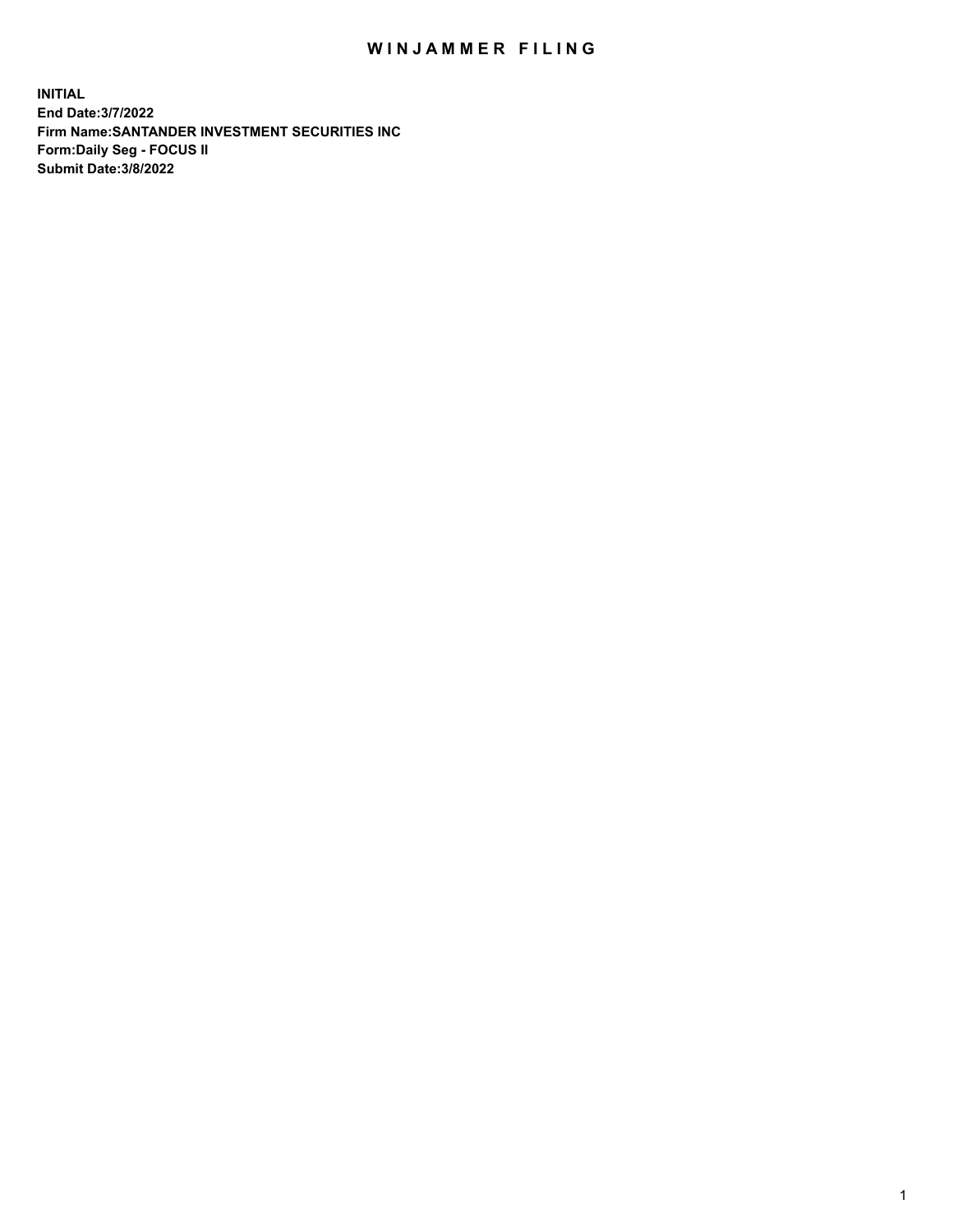**INITIAL End Date:3/7/2022 Firm Name:SANTANDER INVESTMENT SECURITIES INC Form:Daily Seg - FOCUS II Submit Date:3/8/2022 Daily Segregation - Cover Page**

| Name of Company                                                                                          | <b>SANTANDER INVESTMENT</b>                |
|----------------------------------------------------------------------------------------------------------|--------------------------------------------|
| <b>Contact Name</b>                                                                                      | <b>SECURITIES INC</b><br><b>Richard Ro</b> |
| <b>Contact Phone Number</b>                                                                              | (212) 350-3662                             |
| <b>Contact Email Address</b>                                                                             | richard.ro@santander.us                    |
|                                                                                                          |                                            |
| FCM's Customer Segregated Funds Residual Interest Target (choose one):<br>a. Minimum dollar amount: ; or | 70,000,000                                 |
| b. Minimum percentage of customer segregated funds required:% ; or                                       | $\overline{\mathbf{0}}$                    |
| c. Dollar amount range between: and; or                                                                  | 0 <sub>0</sub>                             |
| d. Percentage range of customer segregated funds required between:% and%.                                | 0 <sub>0</sub>                             |
| FCM's Customer Secured Amount Funds Residual Interest Target (choose one):                               |                                            |
| a. Minimum dollar amount: ; or                                                                           | $\frac{0}{0}$                              |
| b. Minimum percentage of customer secured funds required:%; or                                           |                                            |
| c. Dollar amount range between: and; or                                                                  | 0 <sub>0</sub>                             |
| d. Percentage range of customer secured funds required between: % and %.                                 | 0 <sub>0</sub>                             |
| FCM's Cleared Swaps Customer Collateral Residual Interest Target (choose one):                           |                                            |
| a. Minimum dollar amount: ; or                                                                           | $\overline{\mathbf{0}}$                    |
| b. Minimum percentage of cleared swaps customer collateral required:% ; or                               | $\underline{\mathbf{0}}$                   |
| c. Dollar amount range between: and; or                                                                  | 0 <sub>0</sub>                             |
| d. Percentage range of cleared swaps customer collateral required between:% and%.                        | <u>00</u>                                  |

Attach supporting documents CH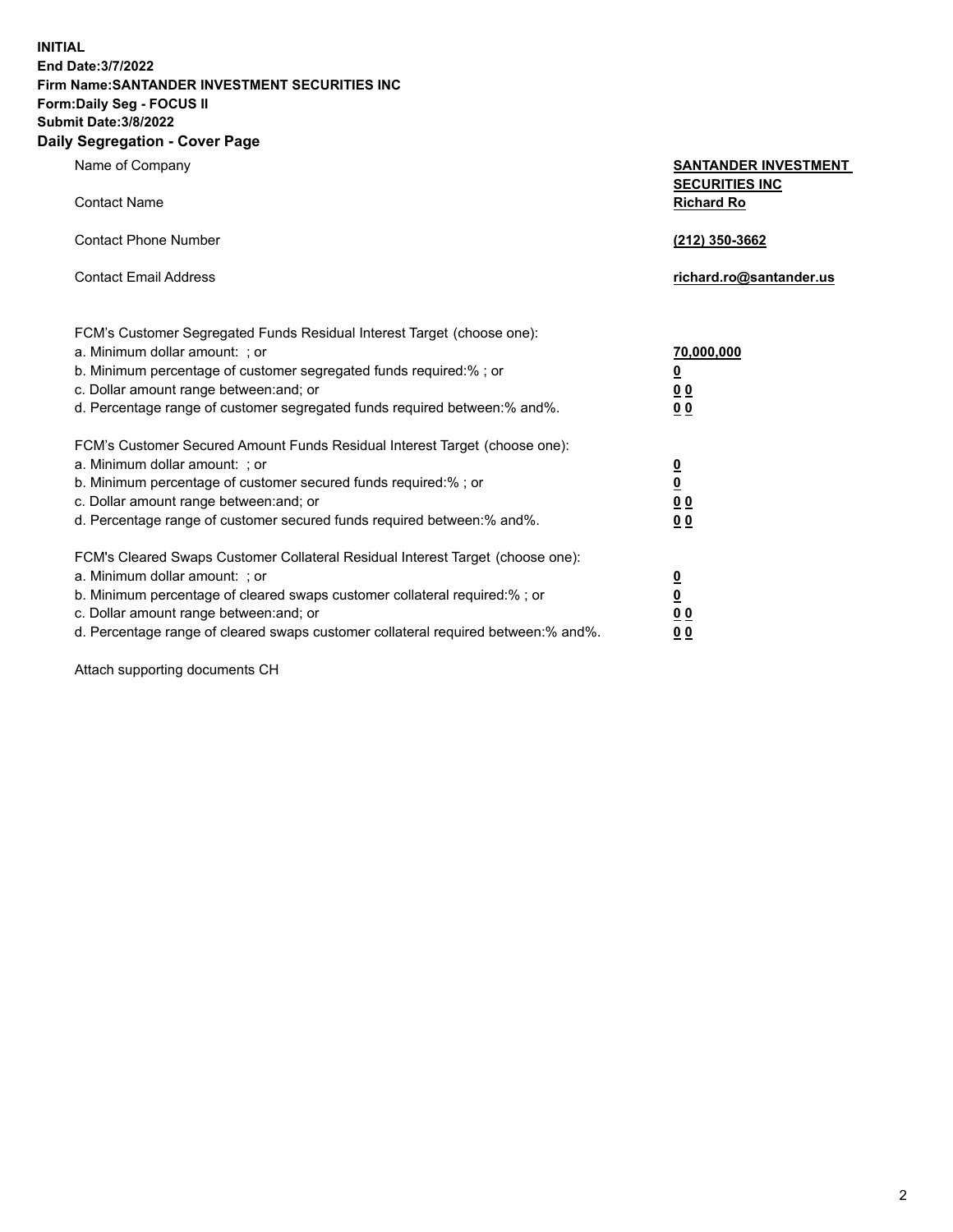## **INITIAL End Date:3/7/2022 Firm Name:SANTANDER INVESTMENT SECURITIES INC Form:Daily Seg - FOCUS II Submit Date:3/8/2022 Daily Segregation - Secured Amounts** Foreign Futures and Foreign Options Secured Amounts Amount required to be set aside pursuant to law, rule or regulation of a foreign government or a rule of a self-regulatory organization authorized thereunder 1. Net ledger balance - Foreign Futures and Foreign Option Trading - All Customers A. Cash **0** [7315] B. Securities (at market) **0** [7317] 2. Net unrealized profit (loss) in open futures contracts traded on a foreign board of trade **0** [7325] 3. Exchange traded options a. Market value of open option contracts purchased on a foreign board of trade **0** [7335] b. Market value of open contracts granted (sold) on a foreign board of trade **0** [7337] 4. Net equity (deficit) (add lines 1. 2. and 3.) **0** [7345] 5. Account liquidating to a deficit and account with a debit balances - gross amount **0** [7351] Less: amount offset by customer owned securities **0** [7352] **0** [7354] 6. Amount required to be set aside as the secured amount - Net Liquidating Equity Method (add lines 4 and 5) 7. Greater of amount required to be set aside pursuant to foreign jurisdiction (above) or line 6. FUNDS DEPOSITED IN SEPARATE REGULATION 30.7 ACCOUNTS 1. Cash in banks A. Banks located in the United States **0** [7500] B. Other banks qualified under Regulation 30.7 **0** [7520] **0** [7530] 2. Securities

 A. In safekeeping with banks located in the United States **0** [7540] B. In safekeeping with other banks qualified under Regulation 30.7 **0** [7560] **0** [7570] 3. Equities with registered futures commission merchants A. Cash **0** [7580] B. Securities **0** [7590] C. Unrealized gain (loss) on open futures contracts **0** [7600] D. Value of long option contracts **0** [7610] E. Value of short option contracts **0** [7615] **0** [7620] 4. Amounts held by clearing organizations of foreign boards of trade A. Cash **0** [7640] B. Securities **0** [7650] C. Amount due to (from) clearing organization - daily variation **0** [7660] D. Value of long option contracts **0** [7670] E. Value of short option contracts **0** [7675] **0** [7680] 5. Amounts held by members of foreign boards of trade A. Cash **0** [7700] B. Securities **0** [7710] C. Unrealized gain (loss) on open futures contracts **0** [7720] D. Value of long option contracts **0** [7730] E. Value of short option contracts **0** [7735] **0** [7740] 6. Amounts with other depositories designated by a foreign board of trade **0** [7760] 7. Segregated funds on hand **0** [7765] 8. Total funds in separate section 30.7 accounts **0** [7770] 9. Excess (deficiency) Set Aside for Secured Amount (subtract line 7 Secured Statement Page 1 from Line 8) **0** [7380] 10. Management Target Amount for Excess funds in separate section 30.7 accounts **0** [7780] 11. Excess (deficiency) funds in separate 30.7 accounts over (under) Management Target **0** [7785]

**0** [7305]

**0** [7355]

**0** [7360]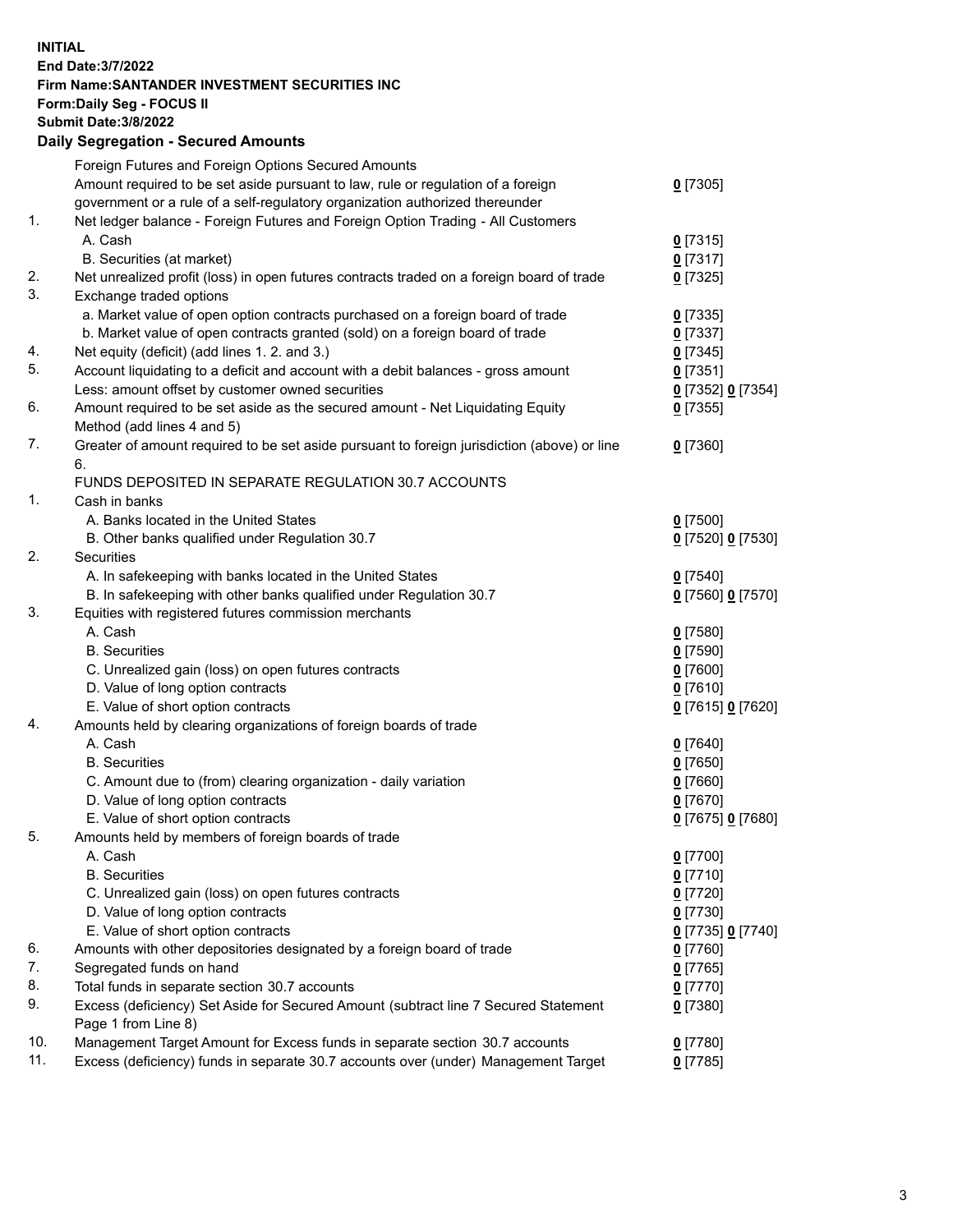| <b>INITIAL</b> | End Date: 3/7/2022<br><b>Firm Name: SANTANDER INVESTMENT SECURITIES INC</b>                |                       |
|----------------|--------------------------------------------------------------------------------------------|-----------------------|
|                | Form: Daily Seg - FOCUS II                                                                 |                       |
|                | <b>Submit Date: 3/8/2022</b>                                                               |                       |
|                | Daily Segregation - Segregation Statement                                                  |                       |
|                | SEGREGATION REQUIREMENTS(Section 4d(2) of the CEAct)                                       |                       |
| 1.             | Net ledger balance                                                                         |                       |
|                | A. Cash                                                                                    | 3,461,254,904 [7010]  |
|                | B. Securities (at market)                                                                  | $0$ [7020]            |
| 2.             | Net unrealized profit (loss) in open futures contracts traded on a contract market         | -1,241,093,858 [7030] |
| 3.             | Exchange traded options                                                                    |                       |
|                | A. Add market value of open option contracts purchased on a contract market                | 92,844,834 [7032]     |
|                | B. Deduct market value of open option contracts granted (sold) on a contract market        | 47,787,386 [7033]     |
| 4.             | Net equity (deficit) (add lines 1, 2 and 3)                                                | 2,265,218,494 [7040]  |
| 5.             | Accounts liquidating to a deficit and accounts with                                        |                       |
|                | debit balances - gross amount                                                              | $0$ [7045]            |
|                | Less: amount offset by customer securities                                                 | 0 [7047] 0 [7050]     |
| 6.             | Amount required to be segregated (add lines 4 and 5)                                       | 2,265,218,494 [7060]  |
|                | FUNDS IN SEGREGATED ACCOUNTS                                                               |                       |
| 7.             | Deposited in segregated funds bank accounts                                                |                       |
|                | A. Cash                                                                                    | 156,299,763 [7070]    |
|                | B. Securities representing investments of customers' funds (at market)                     | $0$ [7080]            |
|                | C. Securities held for particular customers or option customers in lieu of cash (at        | $0$ [7090]            |
|                | market)                                                                                    |                       |
| 8.             | Margins on deposit with derivatives clearing organizations of contract markets             |                       |
|                | A. Cash                                                                                    | 2,195,564,919 [7100]  |
|                | B. Securities representing investments of customers' funds (at market)                     | $0$ [7110]            |
|                | C. Securities held for particular customers or option customers in lieu of cash (at        | $0$ [7120]            |
| 9.             | market)<br>Net settlement from (to) derivatives clearing organizations of contract markets |                       |
| 10.            | Exchange traded options                                                                    | -59,653,162 [7130]    |
|                | A. Value of open long option contracts                                                     | 92,844,834 [7132]     |
|                | B. Value of open short option contracts                                                    | 47,787,386 [7133]     |
| 11.            | Net equities with other FCMs                                                               |                       |
|                | A. Net liquidating equity                                                                  | $0$ [7140]            |
|                | B. Securities representing investments of customers' funds (at market)                     | $0$ [7160]            |
|                | C. Securities held for particular customers or option customers in lieu of cash (at        | $0$ [7170]            |
|                | market)                                                                                    |                       |
| 12.            | Segregated funds on hand                                                                   | $0$ [7150]            |
| 13.            | Total amount in segregation (add lines 7 through 12)                                       | 2,337,268,968 [7180]  |
| 14.            | Excess (deficiency) funds in segregation (subtract line 6 from line 13)                    | 72,050,474 [7190]     |
| 15.            | Management Target Amount for Excess funds in segregation                                   | 70,000,000 [7194]     |
| 16.            | Excess (deficiency) funds in segregation over (under) Management Target Amount             | 2,050,474 [7198]      |
|                | <b>Excess</b>                                                                              |                       |